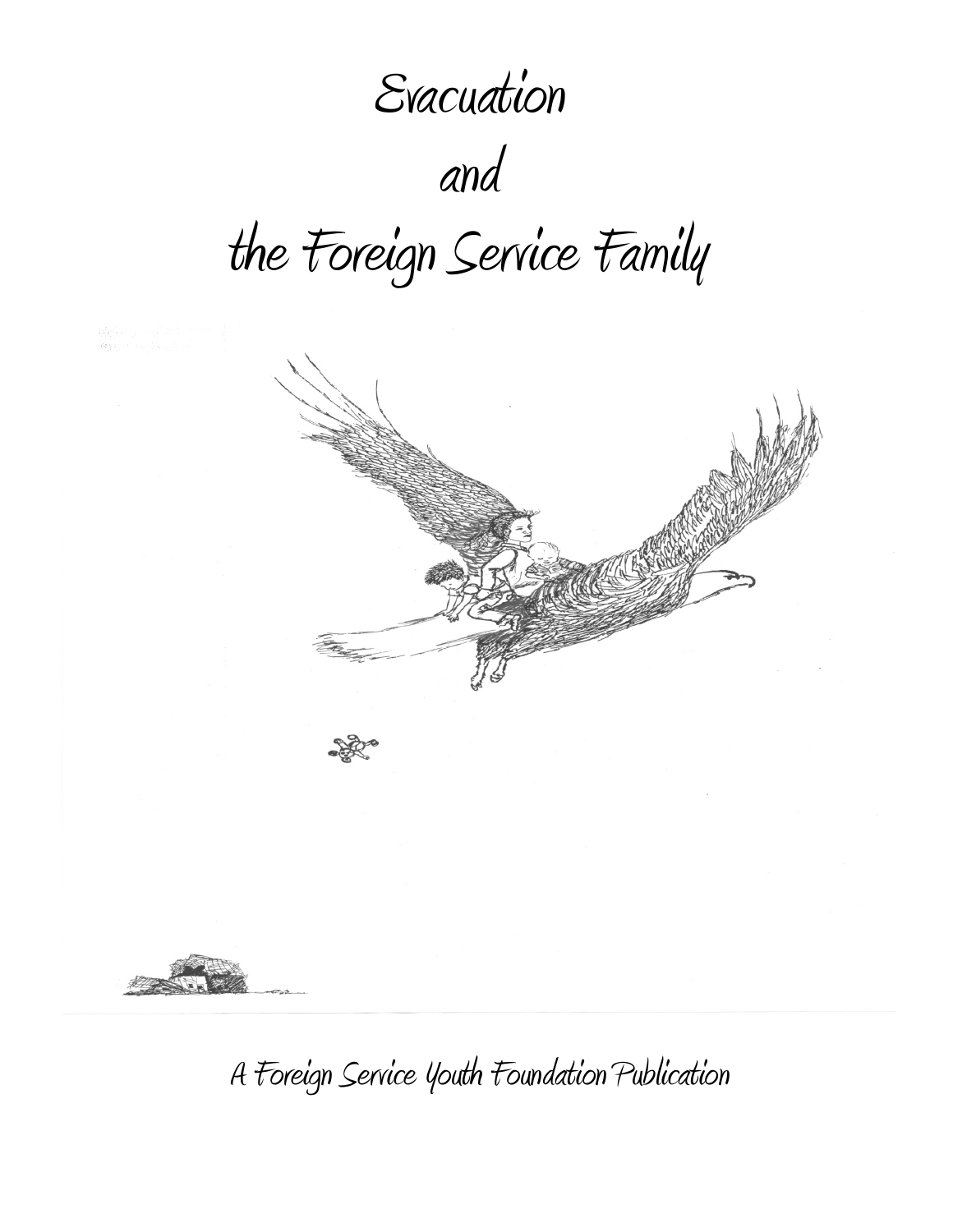**5:07 p.m., 18 September;** *11th grade, International Community School of Abidjan, Cote d'Ivoire: The African Sun saturates my purple-walled room; I just adore the dazzling warmth that is filling up my life. From where I sit in my kente clothdraped armchair, my world is perfect. Dad's job with the State Department has brought me so far, from Baltimore to Yemen, and now Cote d'Ivoire - not to mention countless adventures in between. My days are filled with fusions of exotic friends and experiences, and with an exhilarating junior year ahead of me, there isn't a piece of this life that I would change.* 

**4:12 a.m., 19 September***: Is that my alarm? I swear school starts way too early. No - it's the telephone, echoed by what sounds like thunder over the West African dawn. But it's not the rainy season anymore. Why are Mom and Dad huddled around the Embassy radio?* 

*Their faces, tired and drawn by creases of apprehension, tell me it's more than rain. Then, I hear the voice of my friend's dad on the walkie-talkie radio, muffled, yet filled with the same anxiety I see in my parents' eyes. He dictates the events as they unfold beside his home: an explosion, rattling gunshots, hoards of men in bloodied camouflage littering the neighborhood streets with shells. I lean onto my father, but not even his warmth can shelter me from the fear that my oh-so-perfect life, as well as those of thousands of others, is about to be drastically altered.*

## **Evacuation and the Foreign Service Family**

Evacuation will drastically alter your life—challenging basic assumptions about predictability and control over your life. Evacuations involve several components that on their own would be traumatic: giving up cherished possessions, leaving behind friends (usually without the chance to say goodbye), abandoning pets, and foregoing any number of planned activities. Many times evacuation includes leaving behind a spouse or parent. Children leave their schools and adults may leave their jobs and obligations. In worst cases, evacuation comes after experiencing violence.

The difficulties confronting evacuees are often overlooked. Starting new schools or moving into a new home are stressful under the best of circumstances. Evacuations combine such challenges with a suddenly uprooted existence that demands countless decisions to put one's life in order, decisions that may have to be taken in a hurry, under stress, perhaps with financial concerns and without the counsel of an absent spouse or parent.

The effects of these stresses can be long-lasting, and all too often the people around an evacuee have little empathy for the difficulties faced. The dynamics affecting evacuees are common— you are not alone and your problems are not just "all in your head"—there are steps that can help you get back on track.

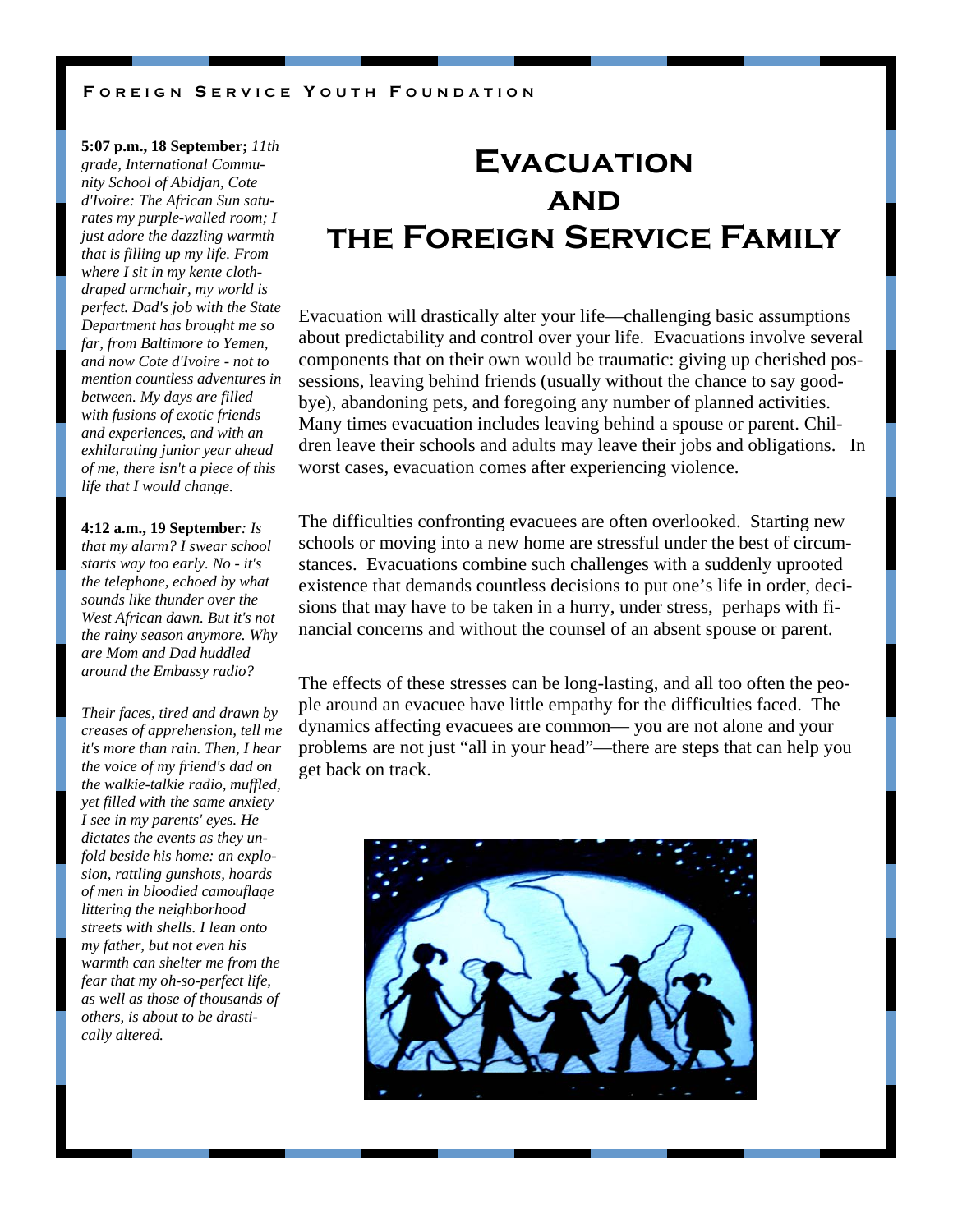### Immediate Aftermath of Evacuation

**There is a moment of relief on arrival "home" after fleeing post**. At this moment, adrenalin levels begin to drop, and shock and emotional numbness melt away. However, the relief may be short-lived. Evacuees may say goodbye to others who have gone through the experience with them, losing some of the few people who can easily relate with their plight. Then they are immediately confronted with the existential problems. Where to live? Should they put the children in school? Daycare? Do they need to purchase a car? Will they be able to return to post? When? What will happen to the pets? If a government employee spouse has stayed behind, what will happen to him or her?

**People who go through an evacuation arrive stressed and disoriented, not only by the traumatic events and chaotic departure, yet by the sudden change in their lives.** Hurriedly leaving post, the entire fabric of evacuees' lives disappears, at least temporarily. One day they had homes, schools, jobs, friends and pets -- and the next, everything has gone. This creates disorientation and mental confusion. The temporary living conditions that most evacuees experience when they return home increase the sense of living in limbo, and make it difficult to focus.

#### **According to psychological theory, change—bad or good—causes stress and stress can cause physical illness.** Undoubtedly, evacuees have extremely high stress levels. While stress does not automatically lead to illness, it could manifest itself physically. Common symptoms of stress include headaches, heartburn, stomach

*"I felt like I had been thrown into outer space, floating around with nothing to hold onto. I just couldn't get my thoughts together and I couldn't get organized. I started cooking dinner and forgot about it. It was hard to remember to eat since I didn't have an appetite for days."(Adult evacuee)* 

aches and fatigue. The mind and body need extra care during the period immediately following an evacuation.

**Temporary living conditions increase the sense of living in limbo, and make it difficult for evacuees to reorient** 

**themselves.** 

*11th Grade, Mira Costa High School, Manhattan Beach, California: "...she's joining us from Africa where she's lived for three years. All you Model U.N. kids might want to ask her some questions because she's just been evacuated from a war-torn country." Smile, I think to myself. Nod your head and stop looking so insecure. Pretend you want to be in this American president-plastered classroom with forty-two perfect strangers who assume you've spent the last three years swinging from branches and eating with monkeys. Try not to think about Dad alone in a land overflowing with trigger-happy rebels or the diaspora of your dearest companions to far corners of the planet. Smile. (teen evacuee)*

#### **Page 3**

*As the plane touched down, Barbara was overwhelmed. She and the children were back in the United States - safe. The baby in her arms, Haley clutching her skirt and Ben close behind, she walked out into a barrage of reporters and people with questions about friends and relatives. At the sight of her parents, Barbara felt tears running down her face. Later, at her mother's home, the children finally in bed, Barbara talked about the events of the past days. "It's all right dear, you're safe now" her mother broke in. But in the following days, Barbara did not feel safe and neither did the children, clinging to her, squabbling and crying at the least thing. Trying to reorganize their lives, Barbara found it hard to think straight and she constantly forgot things, like water boiling on the stove. News from post was scarce and her husband John only managed to call or email every few days. As a couple weeks passed and the situation overseas did not seem to improve, Barbara had to think about finding an apartment and putting the children in school.*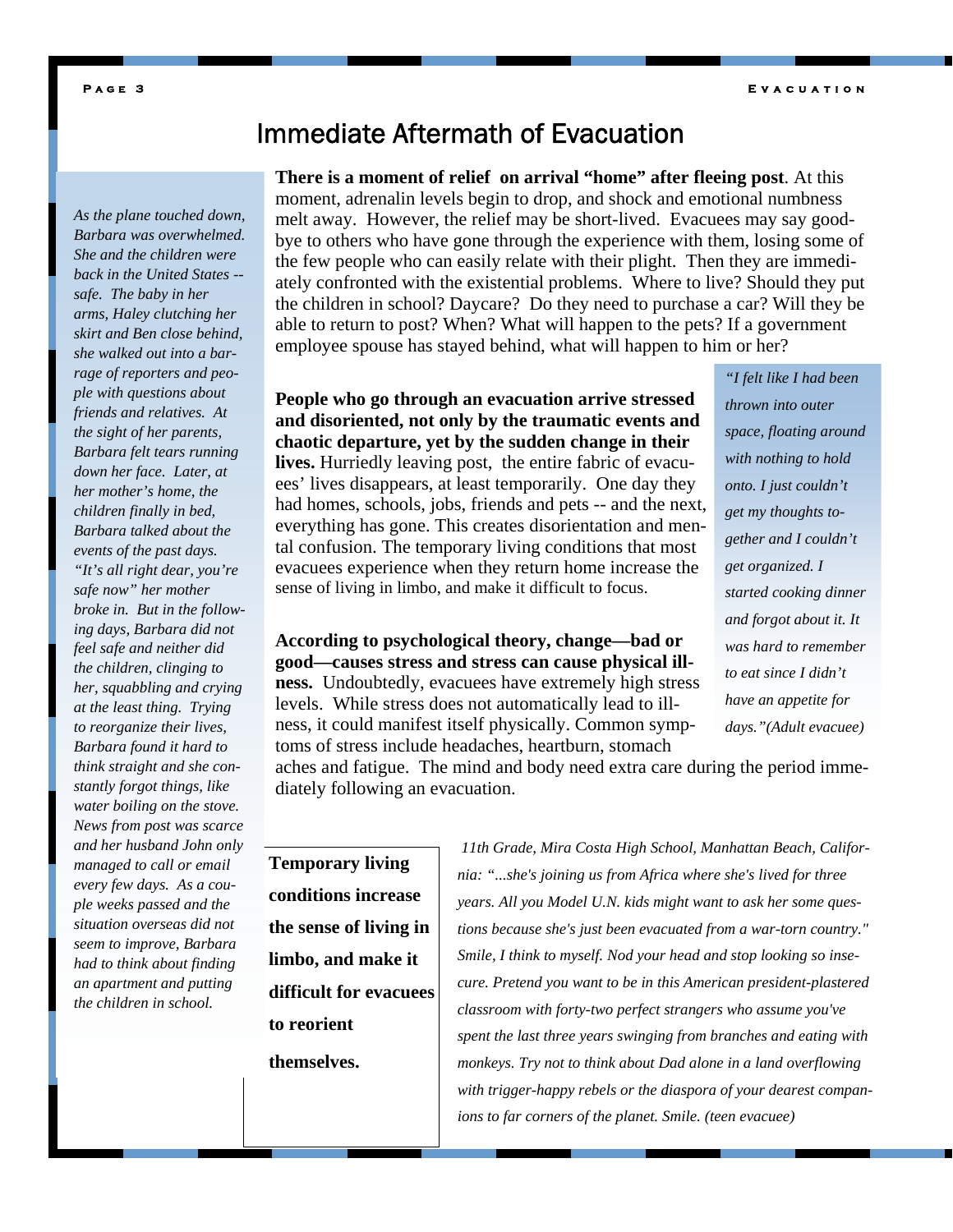### Evacuation Can Be Isolating

Evacuation can be isolating. Until recently the traumatic nature of evacuation was not recognized. These days, organizations acknowledge the deleterious impact. However, most friends and loved ones will not understand how traumatic it was to be evacuated. Your children may feel even more alienated in a new classroom with children who perhaps have never even heard of the city you used to call home.

Usually you can expect an immediate outpouring of concern and sympathy and often it will be short lived. Support is sometimes a rare commodity.

Some outsiders feel that Foreign Service Officers ought to expect trouble when they go abroad. What type of nut would move to strange foreign countries? Or evacuation comes with the job!! They will feel like you are at home now, so what is the problem? Jealousy over what is perceived as a luxurious or romantic lifestyle may contribute to the lack of empathy, as well as a lack of understanding of the Foreign Service life.

If the events did not involve direct physical harm or a high profile in the news media, outsiders will probably demonstrate little concern or interest in even hearing about your experience. Well intentioned comments such as "At least you are back in the United States now" or "You are safely home now" display the lack of understanding. Instead they may make comments such as "You're safe now" and expect you to move on with your lives as if nothing extraordinary happened. Unfortunately, the effects of evacuations make this difficult, at least for awhile. Trying to move on too soon in the recovery process can be counterproductive and impede the recovery process. Others may sympathize, but simply remain uncertain about the appropriate way to help.

### No one understands evacuees' experiences better than others who have been through the same

Because even close family members have trouble understanding the impact of an evacuation, most evacuees find it worthwhile to communicate with other evacuees either in person, e-mail, telephone, or snail mail. Ideally evacuees form a group that meets face to face. Professional facilitators might be brought in to guide the evacuee support group. However, the evacuees should define their needs. Evacuees, who were unable to prevent others from taking away the context of their lives, can help re-establish a sense of control over their lives by actively forming and/or leading such a group. If other evacuees are unavailable, adult evacuees might consider joining support groups for victims of trauma. Younger evacuees are less likely to benefit from a general trauma group because it will expose them to sources of trauma unrelated to their experience, just when the child is trying to help reestablish trust in this new environment.

*Talk about lack of family support after an evacuation! My sisterin-law said that she did not offer help because she didn't have room for us to live with her. When I said that we hadn't needed a place to stay and would have been happy with an invitation to dinner or a phone call to see how we were, she was surprised. "I could have done that," she said." (Adult evacuee)*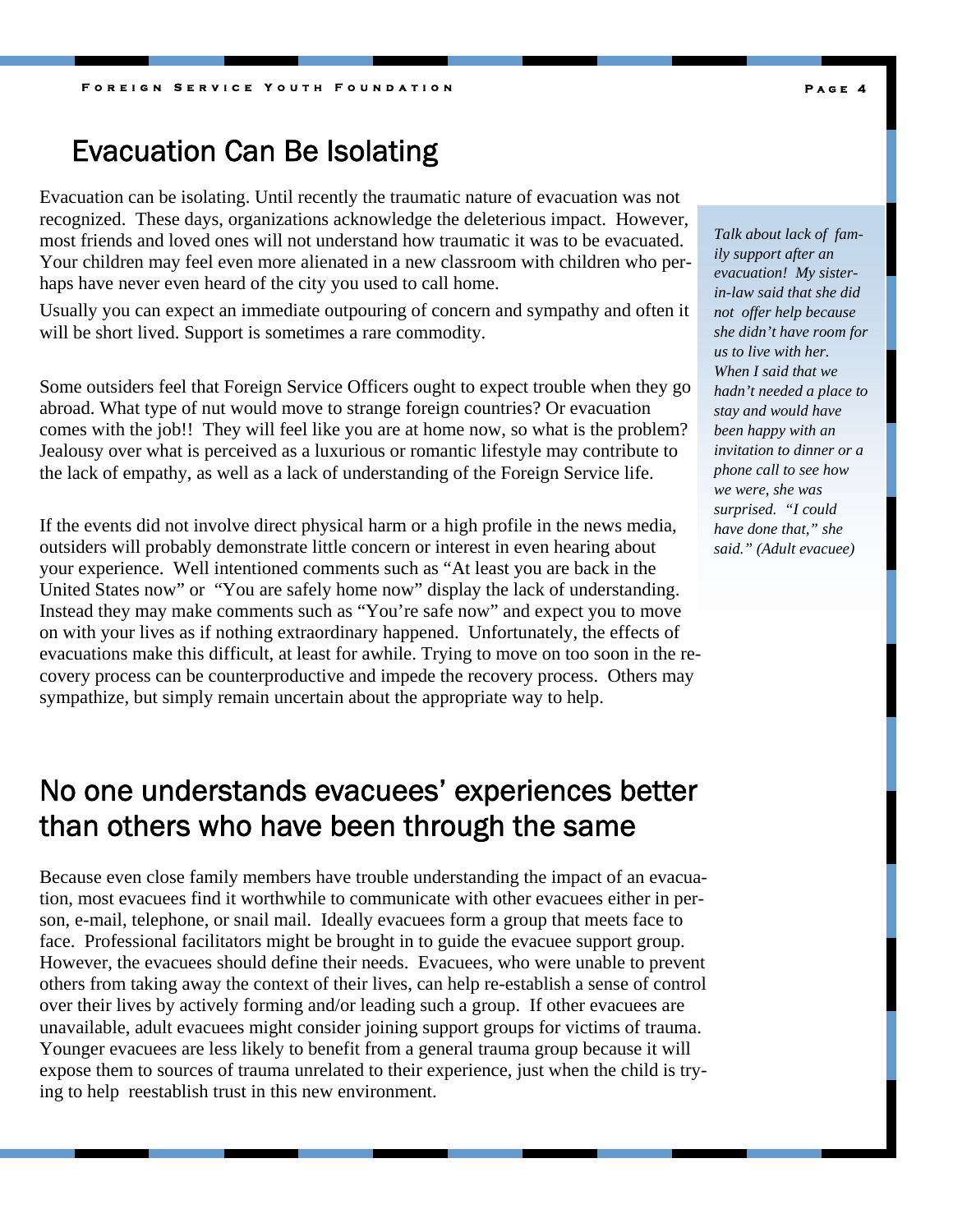**Evacuation** 

### Effects of **Evacuations**





**All family members are affected by the evacuation and all family members are likely to suffer from the effects of stress, grief and possibly trauma.** Both adults and children may be disoriented, confused, unfocused and feel an altered sense of reality. Children's distress expresses itself in the form of bad moods and increased misbehavior. Parents carry the multiple burden of coping with their own stress while dealing with the day to day problems of reorganizing their families' lives and their children's difficulties. You may relive the experience over and over again in your head. These feelings will begin to fade for most people over time. *…in a new home, where I member the times during myself, mistakenly think-'home' known only by the gold-embossed letters on* 

#### **Post Traumatic Stress Disorder**

Depending on the intensity and danger of the evacuation, expect some time before you feel balanced and completely able to enjoy life again. **For some evacuees the feelings do not fade as time passes and they may develop Post Traumatic Stress Disorder (PTSD), a debilitating psychological condition.** PTSD occurs when a traumatic event imprints itself so strongly on the memory that the body's primitive fight or flight responses are put on ultrahigh alert, and get stuck there. Any minor stimulation reminiscent of the past danger activates these defense mechanisms. Symptoms include re-experiencing the trauma, persistent frightening thoughts, and heightened arousal. They may also include flashbacks, nightmares, phobias, a fixation on the traumatic events, problems with attention and memory, sleep problems, outbursts of aggression, emotional numbness, and social isolation.

#### **The average evacuee experience meets the definition of a trauma, even when the evacuees are not exposed to violent**

**events.** Statistics indicate that sudden, unexpected traumas and violent events are more likely to lead to PTSD. However, even after a non-violent evacuation, adults or children may need help. Symptoms usually begin within three months of the traumatic episode and research shows that getting help quickly is critical in treating PTSD. Parents should be sensitive to signs of severe disturbance in themselves and/or their children and seek professional help if necessary. Research further shows that females are more likely to suffer PTSD, as well as those with little experience in coping with traumatic events. With proper psychological and medical support, many people with PTSD will improve significantly.<sup>1</sup>

*"These days I know how quickly conflict can escalate and serious situations develop. I am very aware of my own behavior and I encourage people to take steps to avoid those slippery slopes."* 

*"Trauma is an experience that is non-normative, exceeds the individual's abilities to meets its demands or disrupts the individual's frame of reference."<sup>2</sup>*

*can reflect on all that I have undergone. I re-*

*the last eleven months when I struggled to find* 

*ing that my circumstances and surroundings had changed my identity - who I was. Now, one year after being transported to a* 

*my passport, 8562 miles away from what I had thought to be me, I have come to recognize the depth of the past year's lessons. I now see that my passions, my confidence, and my character cannot be lost with the luggage or left behind in the closet. Instead, I grow and learn from each of my encounters and maintain a self that will never again be misplaced. Wherever I may go and whatever I may encounter, I will always be me; a me that loves to learn, that appreciates my global home, and that looks forward to the future journeys of the adventure that I call my life (teen evacuee)*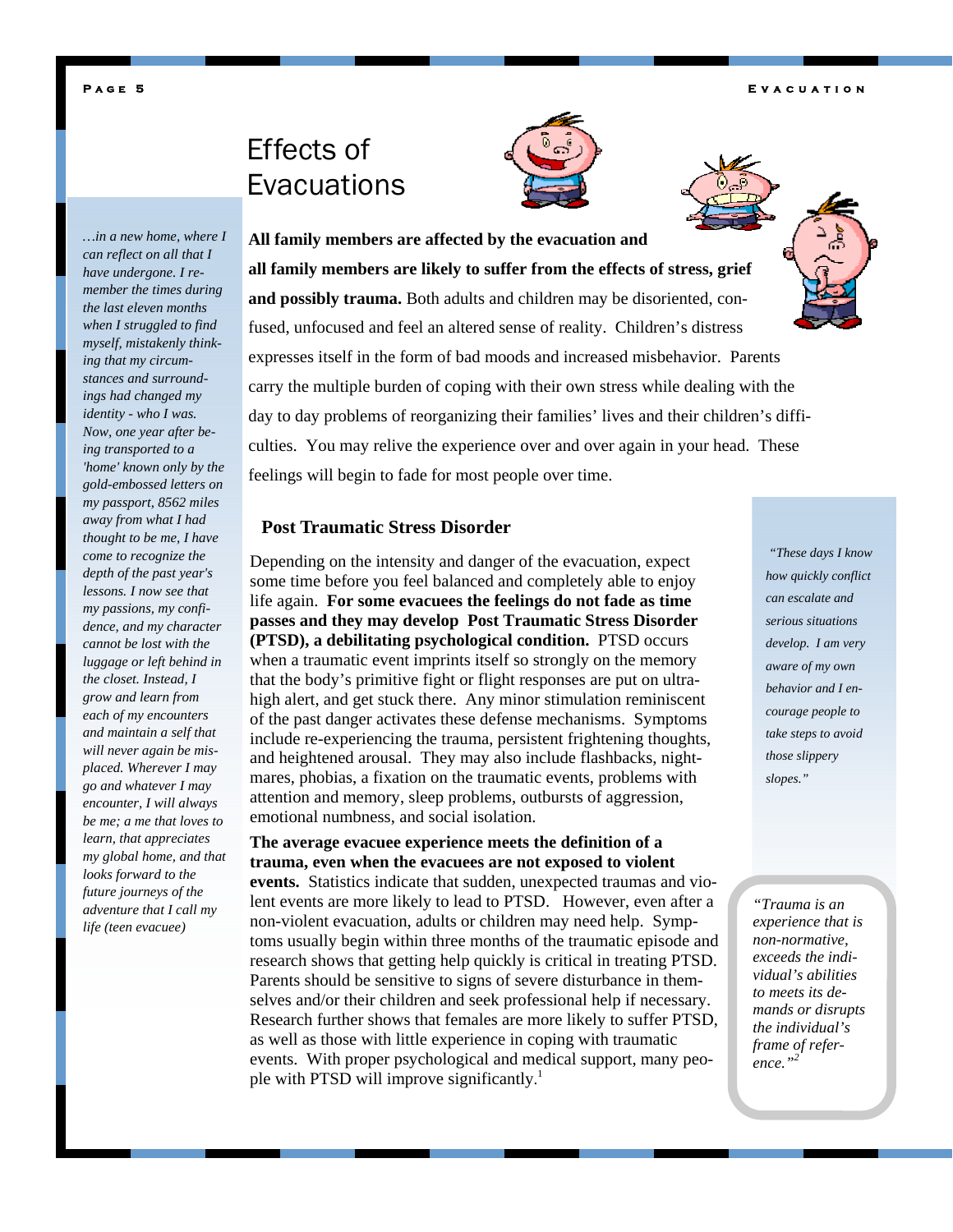### **Children and Evacuation**

*Four-year-old Anne-Marie wouldn't talk about the events in Kinshasa. "It was a dream" she said, "The bad men came and took away my toys and Dino (the dog killed when soldiers broke into the house). Then I woke up and I don't want to dream it any more."* 

*"Seven-year-old Michael had been chased out of his home twice, his pets killed and his home looted by soldiers. After the evacuation, he discovered the police emergency number and took his revenge on 'men in uniform' by screaming abuse at them. We found ourselves explaining his behavior to police who traced the calls. We later organized a trip to the local police station to demonstrate that these were 'friendly' men in uniform."* 

evacuations depend on many factors, such as their experiences leading up to and during the evacuation; their temperament; the living situation once back in the home country; and—especially—how their parents react to the situation.

Children's reactions to

In general, how children express distress varies with age.<sup>3</sup> After an evacuation, older children, for instance, will understand and accept that their current home is safe. Meanwhile younger children, especially those between five and ten, tend to 'carry' feelings of threat with them and feel ongoing fear. For example, small children may begin to fear the dark, strangers or even non threatening places, such as the grocery store. A scary television show may need to be turned off.

**Children's characters and personal situations affect the strength and form of their reactions to evacuations.** Some children are natural worriers, some find change difficult. Others may perceive an evacuation as an adventure – particularly if it has gone smoothly and parents have provided reassurance. Each child also gains and loses different things. My daughter was not particularly happy at school in Monrovia and leaving – even in haste—had some appeal to her. After the evacuation, she encountered a great teacher and a welcoming group of friends at the new school. Our son was less fortunate: having been well adjusted before the move, he coped poorly with the loss of his nanny, school friends, and pets.

#### **Typical reactions of children of different ages include:**

**Preschool:** behavioral problems such as aggression, changes in eating and sleeping habits, nervous mannerisms, separation anxiety, regression in areas such as toilet training or language, play acting of the evacuation events, and periods of sadness.

School age: behavioral problems that occur at pre-school age and: distrust, stomachaches, lack of impulse control, rebellious behavior, angry outbursts, social problems, school phobia, and depression.

• **Adolescent:** depression and sadness, anxiety, self deprecation, apathy, disenchantment, acting out, concentration difficulties, withdrawal, anger, nightmares, flashbacks, diminished interest in activities and foreshortened future.

#### **How children react to and cope with an evacuation depends on the reaction of parents.** Children will react to the traumatic event by watching their parents. They are seeking reassurance from the primary source of safety and stability in their lives. Children should be reassured that they will get new clothes or other material things, which may seem unimportant to you, yet may be the central concern to a small child. While parents need not hide normal sadness at leaving, and in fact it can be an important affirmation of children's own similar emotions, parents also should emphasize their ability to cope. Parents should work to establish a routine and a sense of normalcy, though and strive to display good problem solving skills.

*"My mom explained to me that because the ruler of Cambodia had decided to break off diplomatic relations with the United States, we—Americans had decided to leave Cambodia along with all the other dependents from the American Embassy in Cambodia. That's the point at which I remember getting upset…If we weren't supposed to be in Cambodia anymore, why was Dad still there? But what was really scary was seeing so many of the adults around me acting very upset, and seeming not to know what to do next. Running up and down the corridors with the other kids was fun for a while, but when we got really noisy, why didn't the adults come out and stop us, instead they continued to keep talking and even crying in the rooms. I overheard, "I hope he'll be safe…." Former child evacuee remembering her evacuation as a six year old.*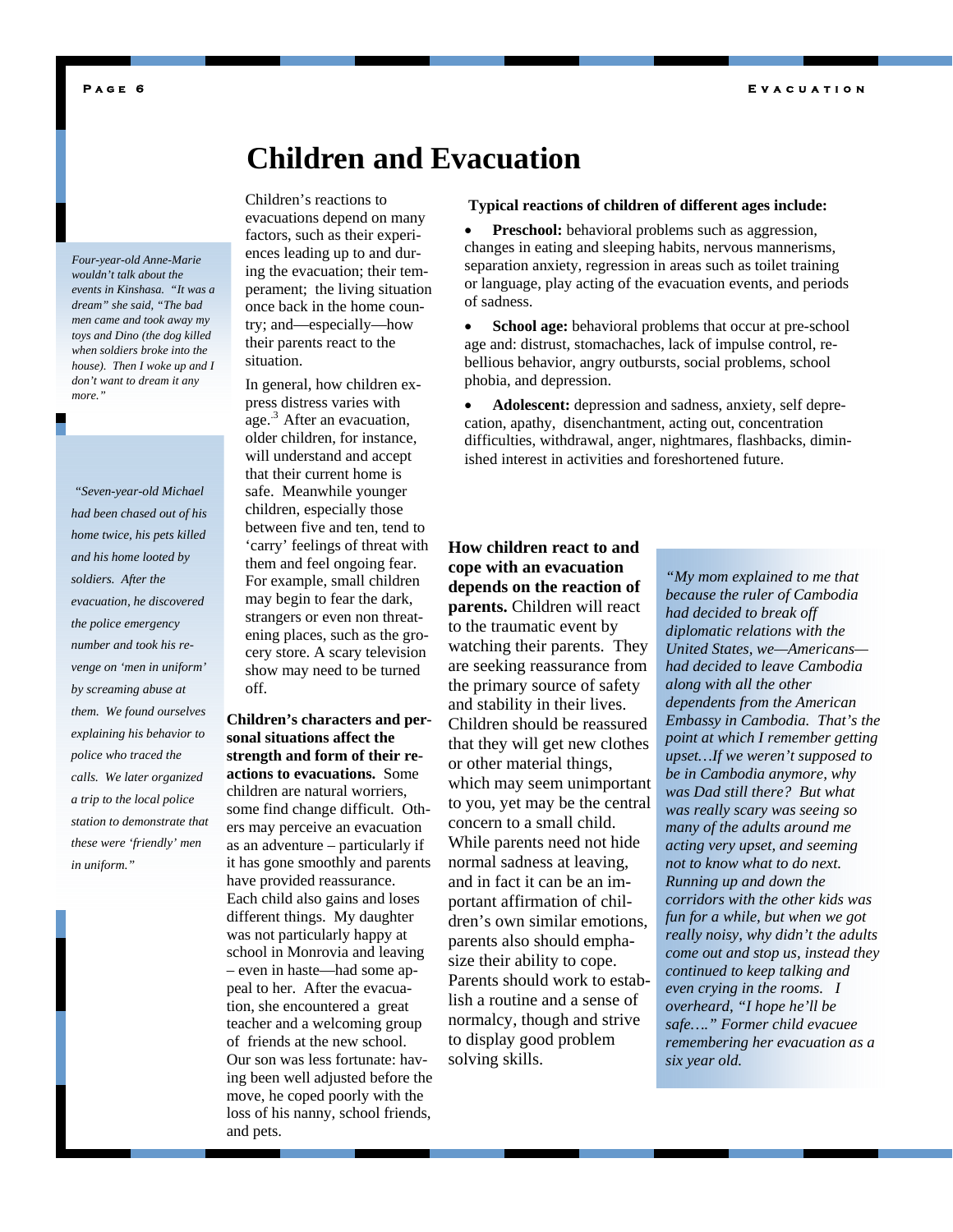Post-Evacuation—Parenting experience

Following an evacuation, a child may display strong emotions and/or unusual behavior. Such behaviors are not necessarily indicative that the child is "abnormal". On the contrary, something would be wrong with a child that did not react to the loss of his home or a violent event. Adults often try to pretend that everything is OK. However, it is important to acknowledge that something stressful has happened. **Almost all children will show signs of distress in the form of increased misbehavior, changes in attitude or bad moods.**

Most evacuated children will recover in a supportive and safe environment. The long-term effects of the experience will depend on age and character, what they have experienced and on the family's ability to deal with the situation.<sup>5</sup>

Convincing others that something was wrong with the world your child was living in and not with the evacuated children can be challenging. New behaviors may emerge as coping mechanisms for feelings of sadness, fear or anger. A new behavior may not make sense to parents. Additionally, family members and friends often fail to see children's behavior as a temporary phase stemming from their experiences. Even professionals sometimes look for fault in the children or parents. Ironically, this makes it more difficult to get the help and support needed to heal these children. It is critical that parents stay focused on the recovery of the child and not worrying about whether the child will recover. Recovery takes time and children can recover from even the most devastating events. Most likely, your children are reacting normally and symptoms should fade over time.

*Two months after we experienced our second traumatic evacuation in two years, our daughter came home from her new school upset because her teacher had told her she was disappointed that she had not provided more support for another new girl at school. When I asked the teacher why on earth she would rely on our daughter given the circumstances, she said she just hadn't thought. Our daughter seemed so "capable" mother of twelve year old* 

**Mustering support for children can be difficult.** Evacuated children often are unable to describe their feelings or explain themselves when they behave poorly. Other children, lacking sensitivity and understanding, can be cruel. Children who are feeling vulnerable often seek other children who feel the same way. These may be children who do not fit in at school, who may be poorly adjusted and who may be engaging in antisocial behavior or susceptible to things such as drugs and alcohol. Parents should be aware that this is a time when your child may behave in a way that was previously unimaginable whether as an attempt to fit in at school or to cope with bad feelings.

**Grieving**: Sorrow over losing things or missing people is part of the process of saying goodbye and moving on. When parents talk about these feelings, they give their children permission to do the same. However, children need to hear an edited version that does not threaten the sense of security that they are redeveloping. Children need to work through these feelings at their own pace, and parents need to be sensitive to the moment and the mode. Let your child know that you would like to help in any way you can whenever they are reminded of their experiences and losses.

*Expressions of grief should be balanced with an encouraging, positive outlook. Children should be allowed to express their emotions, but at appropriate moments parents should gently remind children of positive things.* 

*"There was no big going away party at the DCM's house for any of us—It would have been boring anyway, except if my best friend, Jessie, could have come—Jessie, who I probably now will never see again and didn't get to say goodbye to. When I am rich and famous, I will look for her and beg her forgiveness. The one good thing about leaving is that I had not finished my physics homework—hadn't even started it "* (teen evacuee)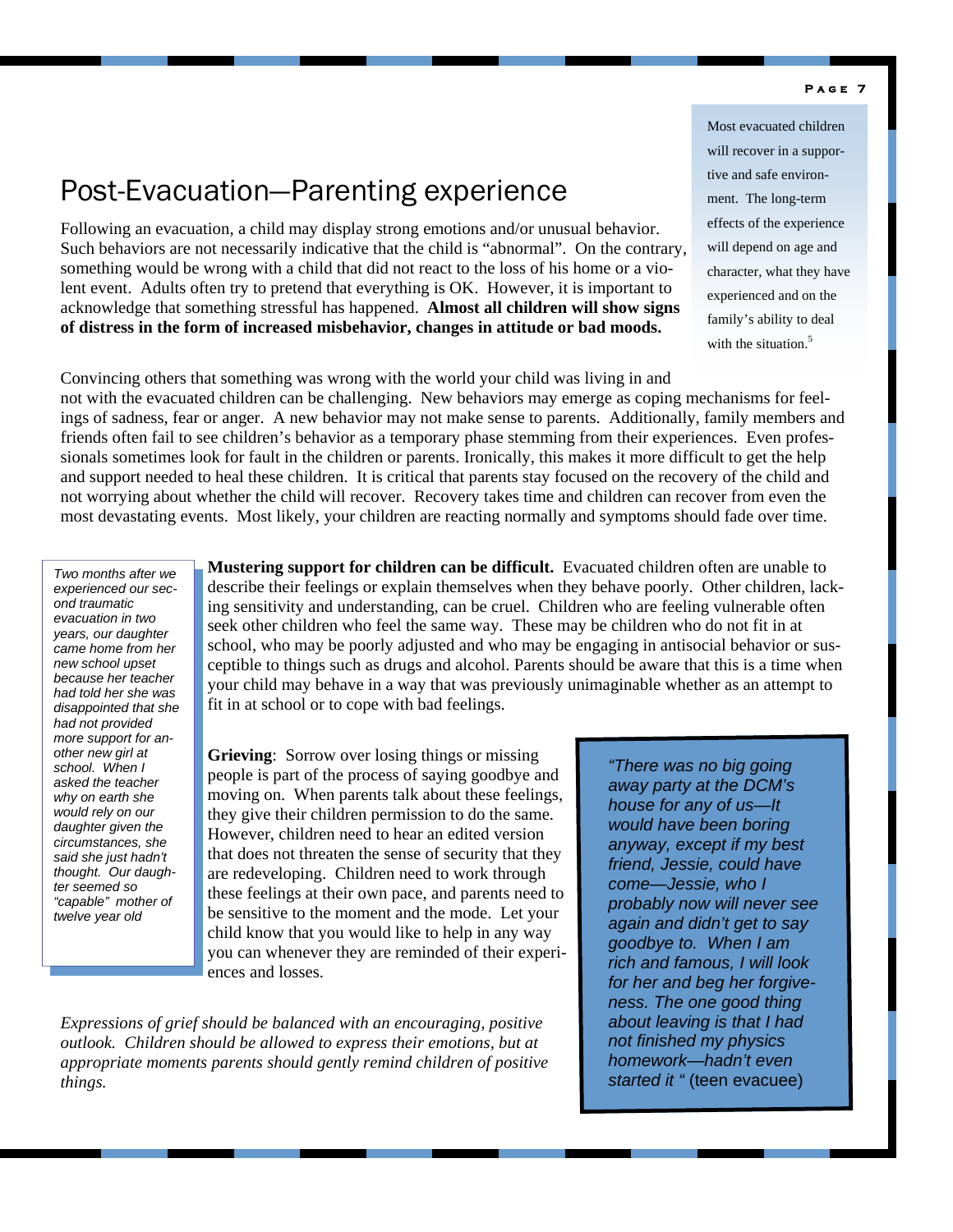

**SHARE SIMPLE FACTS with CHILDREN— Rumors may cause more worry and fear!!** 

*"Trying to find the words to tell our children why things happened helped me to understand them as well. I tried to downplay the sense of bad or evil for our children. I told them, 'The soldiers that looted everything are poor people who didn't get paid and got desperate and angry about it'. It helped me to see the situation in that light as well" (Mother of two children, seven and eleven)* 

> **PARENTS SHOULD: 1) TALK TO YOUR CHILDREN 2) LISTEN TO YOUR CHILDREN 3) REASSURE YOUR CHILDREN 4) REPEAT**

### Talking to Children about the Evacuation

#### **Talking Cures: It is important for children to talk about what has happened.**

Talking with children is vital. It will let them know it is okay to talk about their feelings. To assist children's healing, parents should focus on the children's needs; listening when they talk, helping them to express themselves and answering their questions. Parents can create opportunities for children to express themselves in other ways, through art and play, and use these points of departure to discuss their experience. Parents can help their children find words to express what these show: "That's a beautiful picture of our dog. I wonder if you miss him."

*"Children are less likely to be scarred by violence when they are able to talk about it to an adult soon after their exposure to it, when they have ongoing opportunities to discuss their fears, and when adults are able to give violence some meaning that is logical."<sup>4</sup>*

**Children usually want to know** *why* **bad things have happened.** Children should be allowed to set the pace. Parents should ask them what they want to know and answer their questions without giving them more information than necessary. Responding to questions also makes it easier to give age-appropriate explanations using simple explanations for what has happened. Ironically explaining in simple terms for children can make it more comprehensible for parents as well.

Children will often ask questions or talk about the feelings they have about traumatic events. Parents are usually the ideal counterparts to talk with their children. Children have stronger levels of trust with their parents than they do with others. Parents know about the events and can answer questions. They also understand their children and the extent of their losses.

However, parents must be calm and rational. When parents are too upset to talk to their children in this manner—when they have not come to grips with their own emotions over the events someone else probably should take on this role. If parents need to talk these issues over in order to establish some control over them, they should seek the counsel of a friend, family member, mental health professional or clergy. Adults need to talk with other adults.

This is because **talking to children is a balancing act between honesty and protection**; expressing emotions, but not venting too much of the parents' own pain, anger and frustration. Parental emotions can easily overwhelm a child. It is important to a child's sense of security to see parents in control of themselves—it sends a message that "everything is going to be okay." Parents must censor the information children receive.

Details of violence or brutality should not be shared with children. Many evacuees are anxious for information and stay glued to TV or radio. However, media coverage can increase fear and anxiety in children and interfere with a child's recovery. If children are exposed to images of violence or ask questions, adults should discuss it with them to help put it into perspective, explaining that although things may be bad in one country, the threat is limited to that country; and that most of the people involved are not evil, but caught up in a bad situation; etc. Young children often feel that everywhere is lapsing into chaos, that all police or soldiers are a threat and that dangerous situations and people are around every corner. Children need reassurance that they live in a stable country, that the police and army are a protective force rather than a threat, and so on: these kinds of essential details are not obvious to children.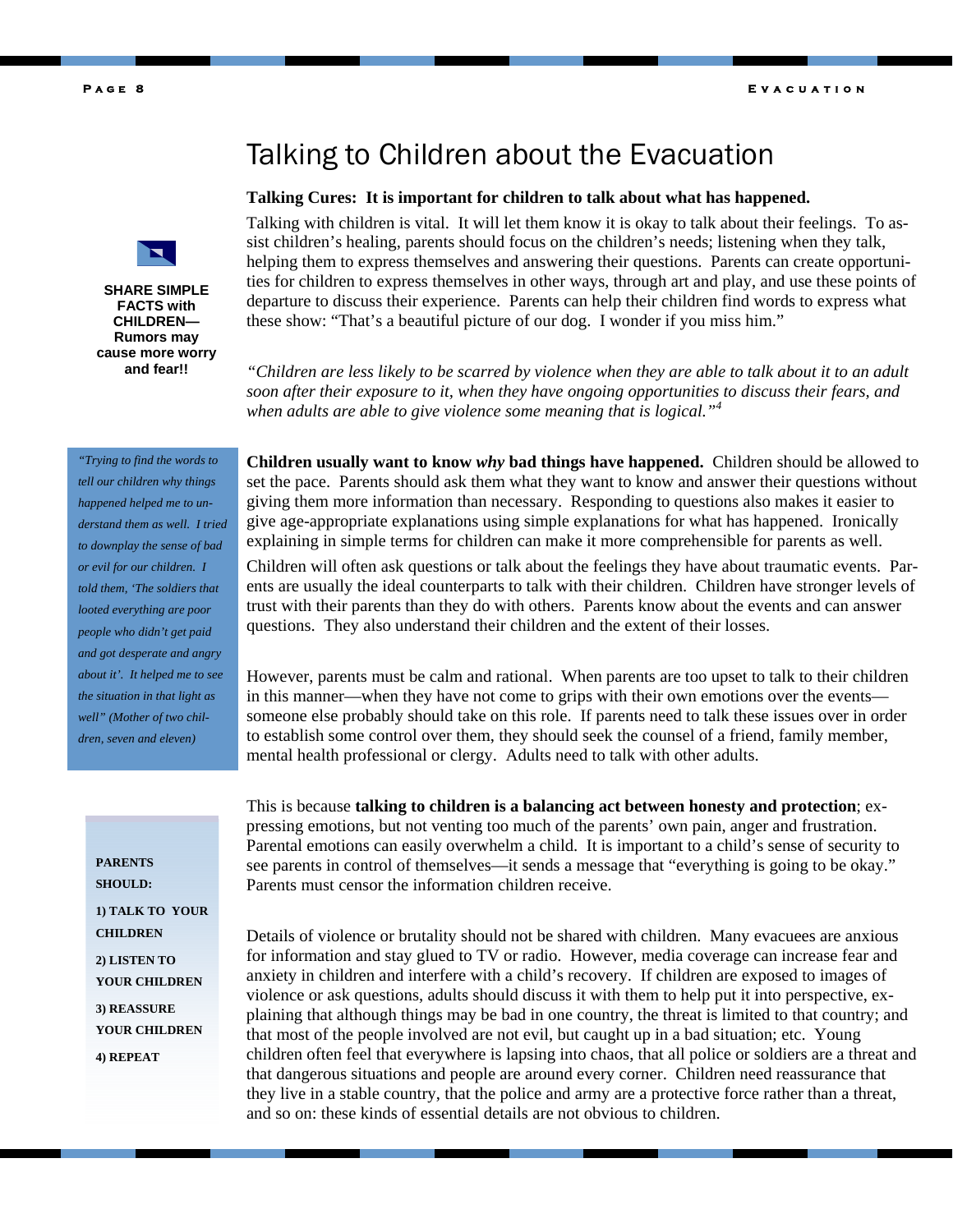### Children and Violence

**In the worst cases, when children are victims of or witnesses to violence, they know that terrible things** *can* **happen to them, destroying their trust in the world around them**. Lack of trust can endure well after the threat is gone. Children have a limited ability to understand why bad events happen. Often, they are unable to understand the differences in setting that mean that they are now "safe," when they were not before.

 Trust in the environment must be regained step-by-step. It is the mental equivalent of regaining physical skills after an accident. The path to recovery follows a certain pattern: regaining confidence in the environment, reestablishing a normal life, rediscovering enjoyment, companionship and meaning in life.

Fortunately, as these children have not suffered harm at the hands of family members, the essential trust in relationships remains intact. Trusted adults can help them to reestablish a sense of security. Patience with increased dependency, with regressive behavior and lack of control over emotions can help them regain trust in the safety and fairness of the world. The disordered lifestyle following an evacuation makes regaining these skills more challenging for children. It is important to keep goals modest in the beginning.

**It may be better for parents to seek help to learn how to support their children, rather than the children building a relationship with a therapist.** This is true especially if the relationship with the counselor soon will be terminated to return to the host country, or to move on. To be effective, a therapist needs to establish a rapport with children, yet this is another relationship that will be made and broken if children must leave too soon. Parents can take this opportunity to learn how to interpret their child's behavior and the extent of the trauma. In other instances children might resist therapy. While the parent sees the need, the child often will not. Support from trusted adults may be a better option, though some chil-

dren experience such high levels of distress that they truly need professional help.

**Children 'digest' traumatic events differently from adults.** Children develop new understandings of what has happened as they grow older and develop a greater ability to comprehend the situation. Therefore, a 10 year old child who experiences an evacuation will continue to process the event as a 14 year-old, and again as a 16 year-old and so on. Some therapists treating childhood trauma recommend counseling at different ages rather than a long period of counseling immediately after a crisis.

Child evacuee uses art to depict the scene he saw at the bombing of the American Embassy in Nairobi

*Nick spent hours and hours building toy Lego houses with high walls and lots of imaginary safety features like cameras and wild animals patrolling the perimeter. After a few weeks, he wasn't so concerned about security, but he still puts walls around all his buildings.* 

*(mother of eight-year old)*



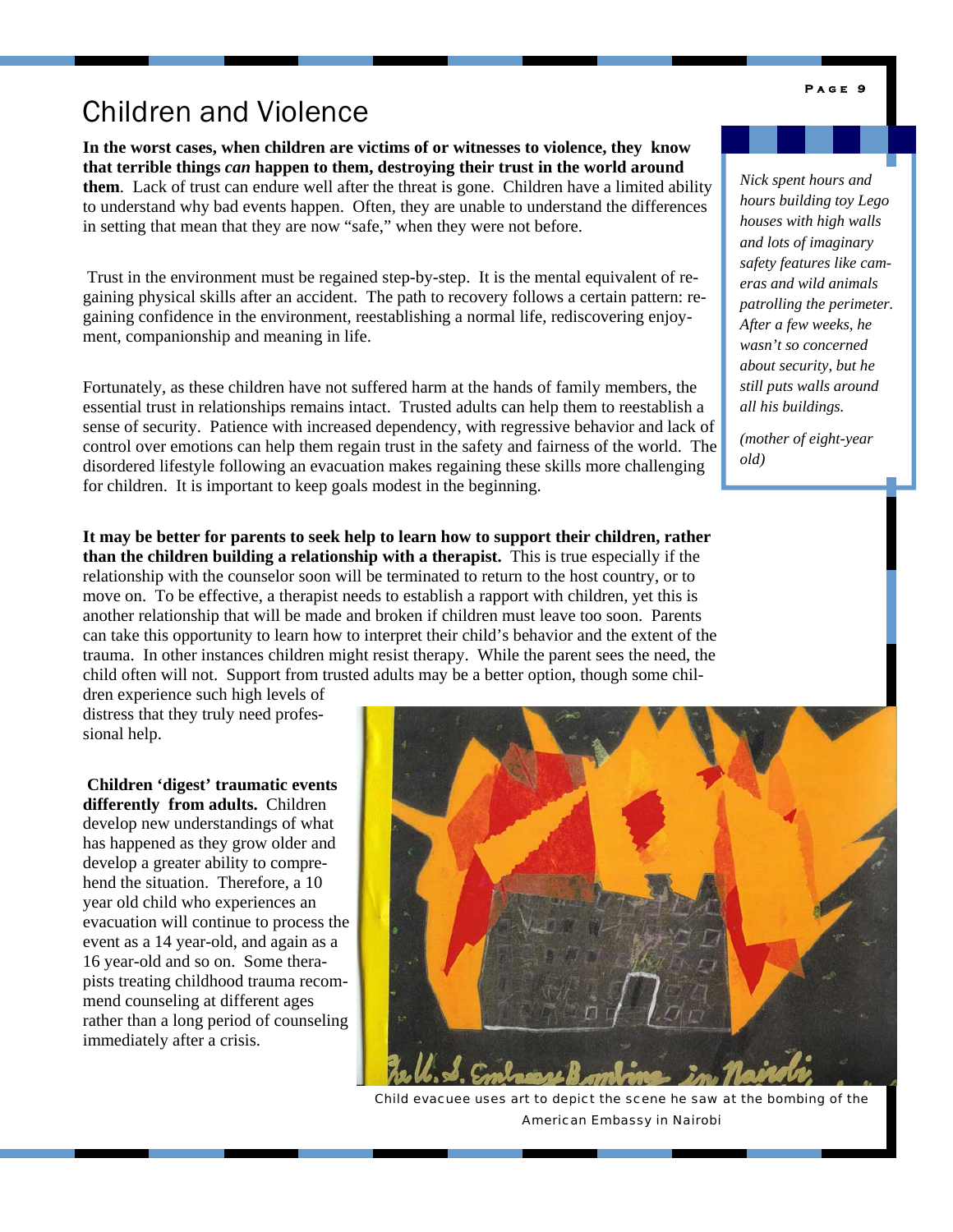### **Adults and Evacuation**

Residual stress from the evacuation, continued concerns about those left behind, and the demands of the post-evacuation situation can hinder parents' ability to support their children. In some cases, parental distress is such that they can only really help their children after they have found help for themselves.

**Traumatic experiences cannot be forgotten and put away.** They must be integrated into our understanding of ourselves and the world. This can be a long process, even extending over years. Evacuees will continue to be reminded of the events long after they have put what has happened in the backs of their minds. The occurrence of similar events in other countries, more political upheaval in the country of evacuation, or miscellaneous events can spark memories, insecurities, and fears. Different people adapt to these experiences in different ways, but simply ignoring them is rarely a viable option. Talking about events and feelings with others often helps.

Grief should be part of slow recovery, not an end state of reliving situations. Sometimes children are ready to move on while parents are still grieving. It is often harder for adults to let go—they are often aware of continuing situations and may have ongoing concern for the people left behind.

#### **Evacuees can find help from family, friends and support groups, but they may need professional help to cope with problems and avoid long-term effects.** The sudden loss of a familiar environment is disturb-

*"My children survived a very terrible episode in their life, having crawled out of the bombed Embassy on their knees, most of all because we kept our family life strong and as normal as possible. It was helpful to be in a community that understood what had happened and who all were supportive. We surrounded our kids with love. We talked and talked about what happened to us and worked through it that way. The children had to tell their story in many ways: to the press, the media, the FBI, and to their school. They each wrote about their experiences and drew the story in book form. My son wrote to the President of the United States. Each time we retold the story, it diffused the emotions we felt. ….. Even today, we continue to talk about the bombing and it helps us to understand and empathize with the many people who today are victims of bombings around the world. (Mother of two following bombing of American Embassy in Kenya)* 

ing even without chaotic and violent events. Because an evacuation happens to families, not just children, the need for outside help depends on how both children and parents are coping. Seeking support is sometimes the best way to ensure that families rebuild their lives as quickly as possible.

**Evacuees may feel embarrassed to get professional help.** Often those of us in the Foreign Service tend to be independent souls who find it difficult to ask for help. It is important to remember that an evacuation lies well beyond the average vicissitudes of daily life. Reluctance to seek assistance born of independence may be reinforced by other forces. Even with assurances of confidentiality there may be concerns that seeking the assistance of a psychologist could affect medical clearances and career options. Hopefully such concerns are unfounded. On a more personal level, some parents think that their children's need for help is indicative of their own failure at parenting.

**Don't misuse alcohol or prescription pills or use other illegal substances to cope**. People sometimes drink in response to various types of stress, and the amount of drinking in response to stress correlates to the severity of the life stressors and the absence of social support networks typical of an evacuation experience. Beware of this type of self-medication that may in turn lead to a dependence on alcohol. Alcohol also disturbs regular sleep patterns. These stressful times may be particularly difficult for people who are prone to substance abuse or may be recovering from an addictive disorder.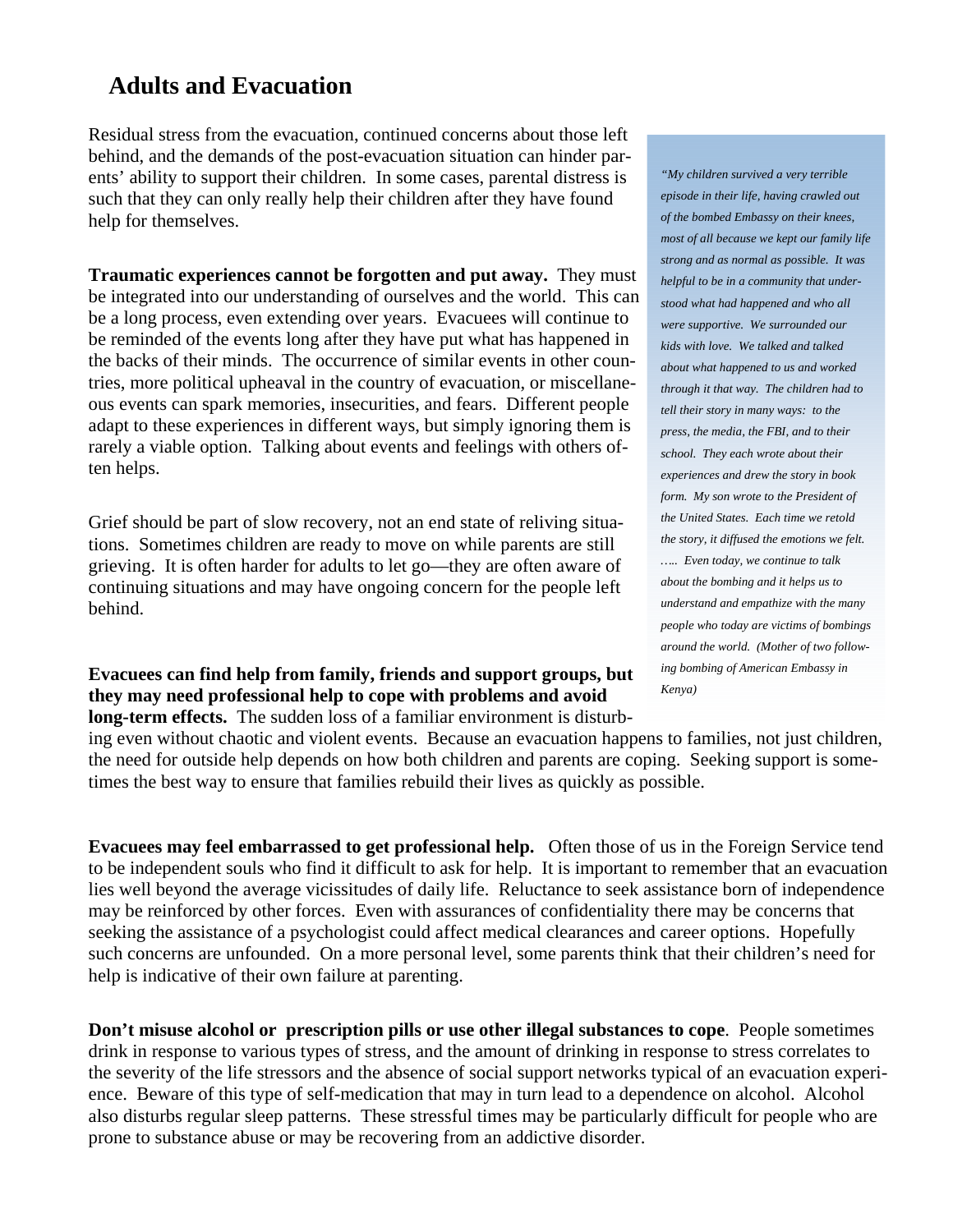### **Post Evacuation: How to Help Your Family Heal**

**Structure your children's environment so that it is as "normal".** Go back to routines, familiar foods and regular bedtimes. If possible, keep children in a familiar environment surrounded by people they trust, such as grandparents. Familiarity is a key factor to readjustment. Activities and routines from pre-evacuation lives are a source of this familiarity. Not only do they provide security, but if parents feel disoriented, it is easier to stick to old routines, rather than to develop new ones. When old routines are not viable, create new ones.

**Enforce normal rules. This also will provide a sense of familiarity, normality, safety.** Additional understanding and kindness are warranted given the stress children face. Parents should anticipate problematic behavior, resulting from the evacuation. Some behaviors, such as bedwetting, should be accepted without comment. When children get angry or show strong emotions, let them know you understand their feelings, yet maintain firm limits on unacceptable behavior such as hitting. Help children find more appropriate ways to express and master emotions – even if it is just going to the park to let off steam.

*In the cold winter days approaching Christmas, Danielle's children had to catch an early bus to their new school. Coming from their sunny home in Africa, the children were miserable. To help the children face the day, Danielle put a small gift -- an eraser, a hair clip, stickers, a special seed from Africa, in their lunch boxes each day, to open on the way to school.* 

**Get organized.** Stress induced short-term memory loss makes external order more important. Create files for dealing with papers and bills. Buy an appointment book (or use an electronic phone book) to keep track of important dates, new schedules and phone numbers. Keep track of new addresses and essential details about people if your memory is not working well. Provide older children with similar aids.

**Create positive recreation patterns to help manage stress.** Relaxation is important. Exercise reduces stress and can inhibit destructive lifestyle patterns. Take advantage of recreation facilities available in many temporary housing units or get a temporary gym membership. Many gyms offer child care.

Let children know what is going on. They are most interested in the things that affect them: whether they will be going back to their school and friends, if they will be starting school in their home country, what has happened to their pets. Keep them up-to-date. If you do not know yet, tell them you will let them know as soon as you do.

**Give children age-appropriate power and autonomy.** In an evacuation, children lose complete control over their lives. They need to take back age-appropriate control over their lives: what to wear, choosing what to eat or what to do after school, etc. Older children especially need to take back some of their independence. The fear experienced during a crisis can make both parents and children fearful, so this needs to be a careful process with respect to both. If parents are more afraid than normal, they should discuss this with their children. Parents should develop compromises with their children and ensure them that this is a temporary situation. If children are more clingy and fearful, aim for small steps to regain confidence and independence.

**Get to know your children's new friends** and acquaintances to ensure that they are not drifting towards risky behaviors in a misguided pursuit of relief from their feelings. Don't let your children's yearning to connect with others in the same emotional condition guide them to make the wrong decisions about the wrong friends. You can help break the ice with other children by organizing play dates, zoo outings, video evenings or picnics: events where you can be present.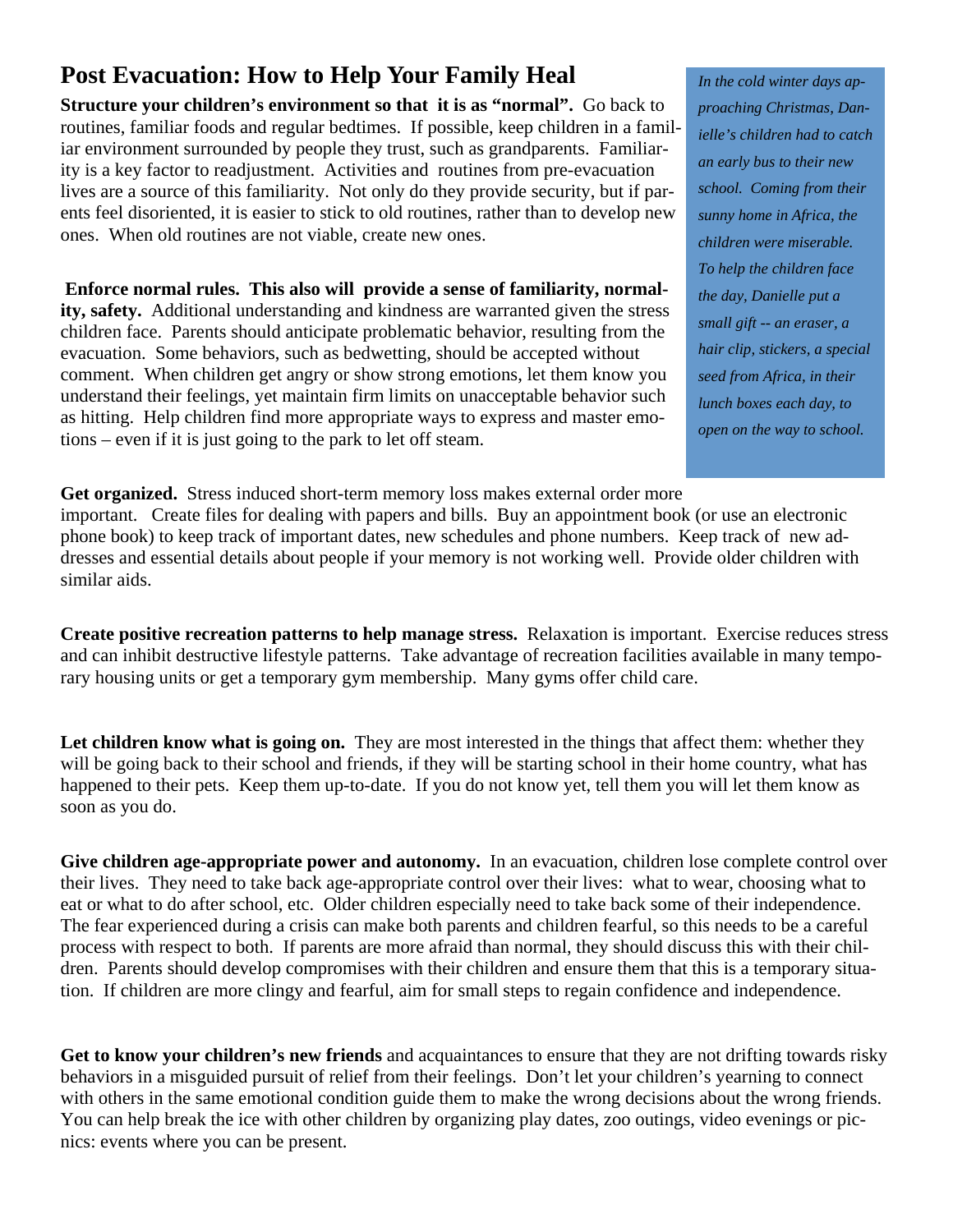*In 2002, Jakarta Evacuee children each received a special magic key at a winter holiday party in Washington, DC. The magic key was to ensure Santa could find them no matter where in the world they were living. The party's purpose was to bring the support of the entire Foreign Service community to the evacuees and help make the season as joyful as possible.* 

**Create positive experiences to balance negative ones.** Putting good things back in children's lives reminds them that the world can be a good place. The 'positives' can be an outing to a movie or the zoo, or simply finding time to play a game or cook a favorite meal. Identify critical moments of the day when a child seems most likely to experience problems and provide something special at that point. Such efforts can change a child's mindset for the rest of the day and bypass an outburst. Parents should not forget to put some positive experiences back in their own lives too.

**Celebrate everything you can think of:** birthdays, anniversaries, a letter from old friends, new friends. Apart from creating fun events, everyone will remember that it is okay to smile and think positively.

**Be your children's advocate.** Remember that it is difficult for those who have not been uprooted and plopped down in an unexpected situation to understand the pressures on your children. The misbehavior that results does not fit their expectations. Stand up for your children and explain. If necessary bring in professionals, such as the Family Liaison Office and the Office of Overseas Schools, to deal with schools. Remember, however, that the concerns of other parents and school officials also are legitimate, so be prepared to seek reasonable solutions. Parents may need to take a child out of school for a day or two. However, this should be a temporary measure. If children are struggling with the situation after a few weeks, it is time to get help.

*"My son's teacher was very surprised when I told her that under no circumstances should she yell at our son or he would run away. I promised to come to the school immediately if she had problems with him. I could see on her face that she was thinking,' 'There's nothing wrong with the kid but the mother's really lost it." (Mother of a six-year-old)* 

**Talk to children's teachers before they start school.** Let them know what your child has been through, the effects and what may happen in class. Ask them to keep an eye on how your child gets along with the other students. Your child may feel threatened by seemingly normal incidents or need more reassurance than normal. Ask the teacher not to force children to talk about their experiences. Although some will be happy to talk and this will help them integrate their experiences into their new life, some incidents need careful handling or

*Eight-year-old Esther gave her new classmates a graphic account of how the family's dogs had been killed and eaten. Other parents called the school, indignant that their children had been exposed to these stories. Esther felt that she had done something wrong.* 

children may feel that something is wrong with *them* rather than the situation.

**Reconnect with home.** Make the most of the opportunity to spend time with relatives and friends. Catch up on what is happening, discuss current issues, read the newspapers, watch television. This has a stabilizing effect and is an opportunity to bone up on home culture. Help children do the same. Buy local magazines and let them catch up on TV shows and go site-seeing.

**Make your four walls a home, no matter how temporary.** Buy a few flowers or a cheap potted plant, put up photos of friends and family, let children choose a few posters, hang their paintings on the refrigerator, and cook favorite foods. These simple acts give everyone points of reference to work around, providing some sense of security.

**Get in touch with the friends, neighbors and colleagues you can find, if you do not go back to your host country.** In emergency situations, evacuees rarely have time to say goodbye or think it will be necessary – after all, the plan is to return when the trouble is over. Yet if the trouble does not end or you decide to move to a new post, this becomes unfinished business. Without good endings, good beginnings are more difficult.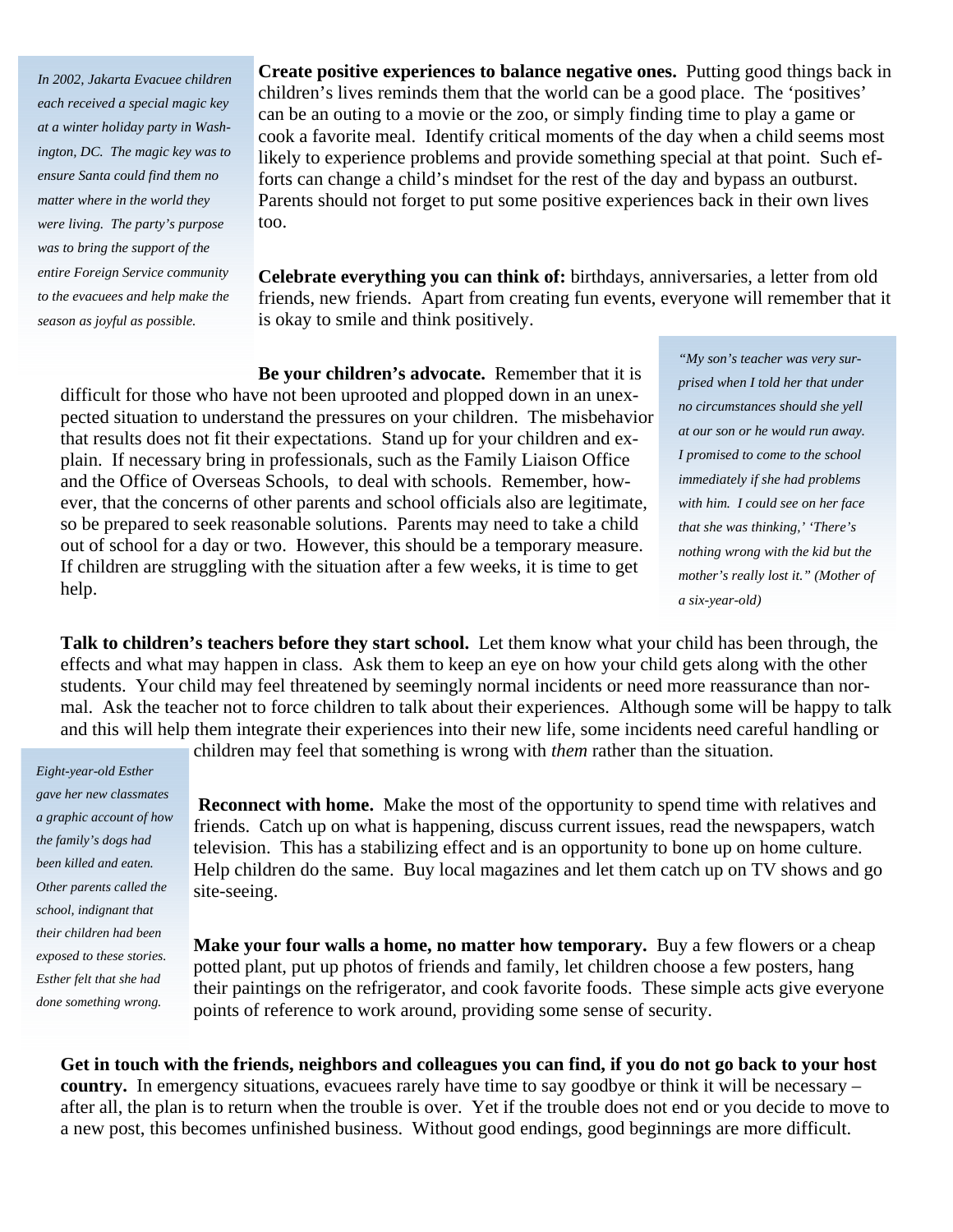**Accept any help offered.** Social support is important in coping with personal disasters. Evacuees are in a difficult situation and need it. Because an evacuation affects the whole family, family members are less able than they normally would be to help one another cope with problems big and small. Thus evacuees may have a particular need of support from outside the family.

Many people are happy to help, if they know how or if someone in need asks for it. Ask friends for simple things, such as recommending a doctor, lending your children some toys or meeting for coffee. Give people a chance. A simple request is easier than being angry for years because people did not come through when you needed it.

 A family's process of adjustment after an evacuation may take months or even years. Foreign Service evacuees have access to resources to help them through the difficult periods.

- **Family Liaison Office**
- **Employee Consultation Service**
- Foreign Service Youth Foundation

**Work to establish continuity.** The suddenness of the move from host country to home leaves few markers between distinct life stages. Stress related memory problems can also leave gaps in a sense of time. All of these disrupt the continuity of "life stories," that can be a source of longing and sorrow later in life. Try keeping a diary, or take a few photographs and use these to create timelines.

**Help your children to see the positive aspects of the evacuation**, such as trying new things, visiting Grandma and Grandpa or watching a favorite movie. Children should be reassured that they will get new clothes or other material things, which may seem unimportant to you, but may be the end of the world to a small child.

**If you seek professional help, carefully check your therapist's credentials.** Finding the right help is critical. Not all professionals are skilled at dealing with trauma; in fact some do not believe in traumatization. Be certain they know the symptoms of PTSD or have experience dealing with trauma or perhaps refugees. Since all family members have been through the crisis, family therapy is usually the most appropriate. To help regain the sense of control that evacuation saps, look for a therapist who encourages clients to take control of their therapy when possible.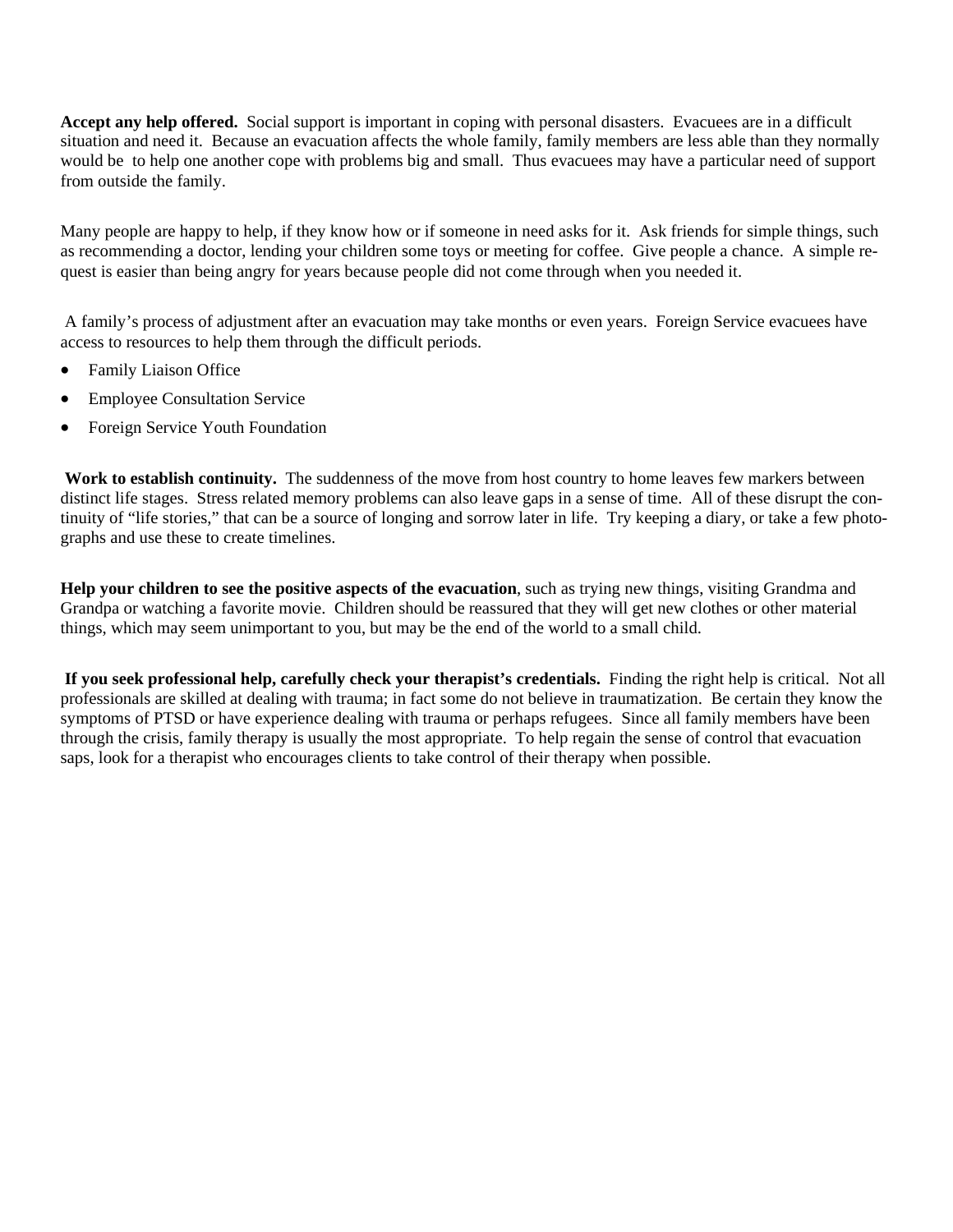### **Long Term Effects of Evacuation**

**Traumatic experiences cannot be forgotten and put away.** They must be integrated into our understanding of ourselves and our world – and this can be a long process, even years.

*Five years after leaving Afghanistan, and quite independently, Nancy's children both began writing about the coup they had experienced. As a result, they discussed memories, some for the first time, of how Nancy had turned up the music to drown out the helicopter gunships shelling the king's palace. "When I hear those songs, I still think of Kabul and gunfire," her son said.* 

Evacuees will continue to be reminded of the events long after they have put what has happened in the backs of their minds. The occurrence of similar events in other countries, more political upheaval in the country of evacuation, or miscellaneous events can spark memories, insecurities, and fears.

**Children may want to talk about an evacuation, even years later.**  The age-related reprocessing of traumatic events in children's lives means that they may ask more questions as time goes on and they are intellectually and emotionally able to deal with more details. They are also likely to show a sudden interest in the country they were evacuated from, even years later. They may decide to do a school project on it, show an interest in the language, or try to find exclassmates.

*Since the evacuation, I still panic if people are late arriving.—I think something terrible must have happened to them and I think of negative things happening to all of us more often than I used to before the events in Somalia. I try not to, and it is improving but I don't think I'll ever quite get over it."* 

*"* 

**Home may become a precious item.** Evacuee children may value 'home' in a way that others do not. Our own daughter, while remaining interested in traveling finds it difficult to tear herself out

of one place and move on. Evacuee children are also particularly sensitive to the dangers of living abroad and very realistic about the pros and cons.

**Children often 'return' to the evacuation country either physically or emotionally, even years later.** In many cases, an effort to complete 'unfinished business' by returning to the evacuation country is healthy. Some children find reasons to return to the host country for a visit or for a longer period of time. Many, at some point, will show a particular

*As part of her Master's degree, Charlotte returned to Liberia to study the linguistic characteristics in this part of West Africa. Her parents were concerned as trouble was again brewing but Charlotte insisted that both this topic of research and her return to the country of her childhood were important to her.* 

interest in their evacuation country. Some may be content to re-establish contact with old friends. I was surprised to find that our daughter had found most of her old classmates from one country, even though this school experience had not been her best.

*"These days I know how quickly conflict can escalate and serious situations develop. I am very aware of my own behavior and I encourage people to take steps to avoid those slippery slopes."* 

**Evacuations may have positive effects too**. Evacuees also may develop a heightened awareness of danger and therefore live more safely. Evacuees may place a greater value on life and family after a separation or harrowing escape from danger. Children may be inspired by the heroism of others. Increased understanding and empathy can enrich our lives and those of others. A number of evacuees become involved with helping people who have been traumatized, or lost their homes or countries.

An evacuation unequivocally affects the entire family. The process of recovery may take months or years. Foreign Service evacuees have access to resources to help them through the difficult periods and can later use their experiences in a compassionate and positive way and to work harder to make the world a safer and better place.